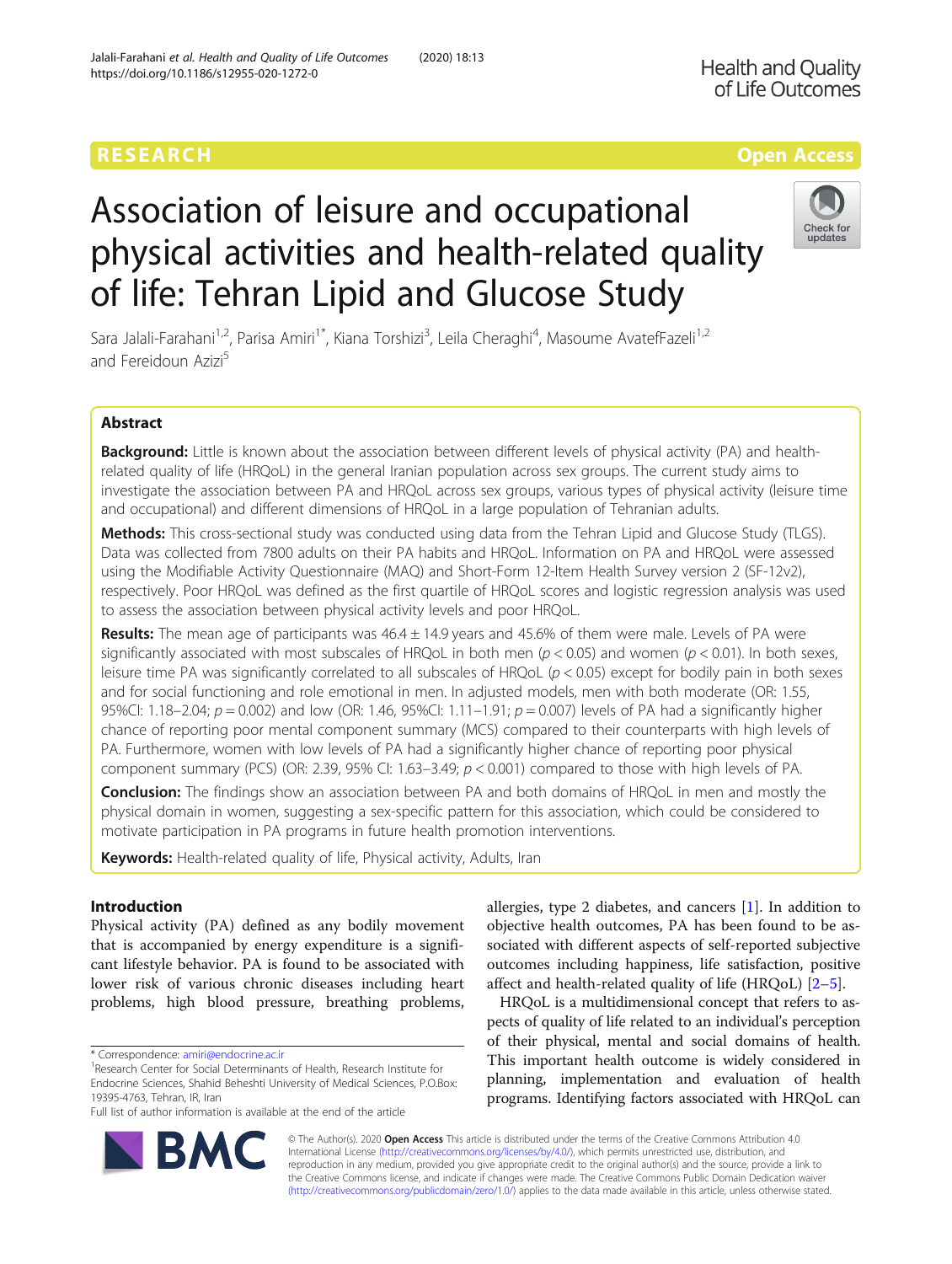help to inform health policymakers with regards to resource allocation decisions. Existing evidence indicates that socio-demographic variables, chronic illness, environmental and behavioral factors are associated with HRQoL [[5](#page-7-0)–[9](#page-7-0)]. Among all determinants of HRQoL, modifiable factors such as smoking habits, dietary and PA patterns play a critical role in the design of HRQoL interventions. The association between PA and HRQoL in various populations has been well documented  $[5, 10-12]$  $[5, 10-12]$  $[5, 10-12]$  $[5, 10-12]$  $[5, 10-12]$  $[5, 10-12]$ . Existing cross-sectional and longitudinal studies have found positive associations between leisure time PA and HRQoL [[13](#page-7-0)–[16\]](#page-7-0). However, evidence regarding the association between occupational PA and HRQoL are limited and inconsistent as some findings showed a positive association between occupational PA and subdomains of HRQoL [[13,](#page-7-0) [15](#page-7-0)] while others indicated a negative associations, specifically in males [[15,](#page-7-0) [17\]](#page-7-0).

While there is a relatively rich literature regarding association between PA and HRQoL in other countries, this association has not been adequately addressed in the general Iranian population. Existing relevant evidence in Iran has focused on specific groups of women including those who were exercising in gymnasiums, middle aged and elderly groups [[18](#page-7-0)–[20](#page-7-0)]. Considering the findings that identify a sex-specific pattern in the association between PA and HRQoL [[21\]](#page-7-0); investigating the association between PA and HRQoL in the general adult population stratified by sex groups and PA intensity would be important and practical for health promotion programming and health policy change. Therefore, the current study aims to address this gap by investigating the association between PA and HRQoL and how this association differs across sex groups, various levels (low, moderate and high) and types of physical activity (leisure time and occupational) and different dimensions of HRQoL in a large population of Tehranian adults.

# Methods

## Study setting and participants

This cross-sectional study conducted using data from 6th phase (2014–2017) of the Tehran Lipid and Glucose Study (TLGS). To introduce the study briefly, it is a population-based cohort study starting in 1999 that focuses on determining the risk factors and prevention of non-communicable diseases. Participants of the TLGS were residence of district No.13 in Tehran. The TLGS has two main components including 1) cross-sectional prevalence study of non-communicable diseases (NCDs) and their associated risk factors (phase 1) and 2) ongoing prospective follow-up study in which data was collected every 3 years. Rational and design as well as study details have been published previously [[22,](#page-7-0) [23\]](#page-7-0). For the current study, from all adult individuals who participated in the TLGS  $(n = 10,087)$  during 2014–2016 (the 6th phase),

those with incomplete data on HRQoL  $(n = 1818)$  and physical activity ( $n = 469$ ) were excluded; thus data from a total of 7800 adults were considered for the current analysis. The ethics committee of the Research Institute for Endocrine Sciences (RIES) of Shahid Beheshti University of Medical Sciences approved the study and all participants provided written informed consent.

#### Measures

Trained interviewers collected information on demographic data including age, marital status, level of education and job status. Further information regarding smoking and chronic diseases including cancer, chronic kidney diseases, diabetes, hypertension and history of cardiovascular diseases were also collected. Body weight was measured using a digital scale while participants were in minimal clothes and without shoes. Height was measured while participants were without shoes in a standing position and their shoulders were in normal alignment. Body mass index (BMI) was calculated by dividing participant's weight (in kilograms) by his/her height (in meters, squared) and then categorized into three groups including normal weight  $(BMI < 25 \text{ kg/m}^2)$ , overweight  $(25 \leq BMI <$ 30 kg/m<sup>2</sup>) and obese (BMI  $\geq$  30 kg/m<sup>2</sup>).

Information on physical activity was collected with the Iranian version of Modifiable Activity Questionnaire (MAQ) [\[24](#page-7-0)]. The psychometric properties of the Iranian version of the MAQ have been reported previously and the Iranian version of the questionnaire has been found to have high reliability and moderate validity [\[25\]](#page-7-0). For occupational activity, individuals were asked to report the number of hours per week they usually worked at a job and number of weekly hours they did house chores. In order to identify the minutes per week of occupational activity, the number of weekly hours of light, moderate and hard intensity activities were multiplied by 60 in each category over the past year. To calculate occupational activity, the number of minutes per week of each of the three categories of occupational activity was multiplied by the metabolic equivalent (MET) values (MET-min/wk) [[26\]](#page-7-0). For leisure time activities, METmin/wk. were calculated by multiplying the number of minutes per week of each activity by the MET. Total physical activity was expressed in MET-min/wk. as the sum of occupational and leisure time activities. Finally, low, moderate and high levels of physical activity were defined as values < 600 MET-min/wk., 600–3000 MET-min/wk. and ≥ 3000 MET-min/wk. respectively.

For assessment of HRQoL, participants completed the Short-Form 12-Item Health Survey version 2 (SF-12v2) which is a generic measure of perceived health status. This questionnaire encompasses 12 items and eight subscales (physical functioning, role physical, bodily pain, general health, vitality, social functioning, role emotional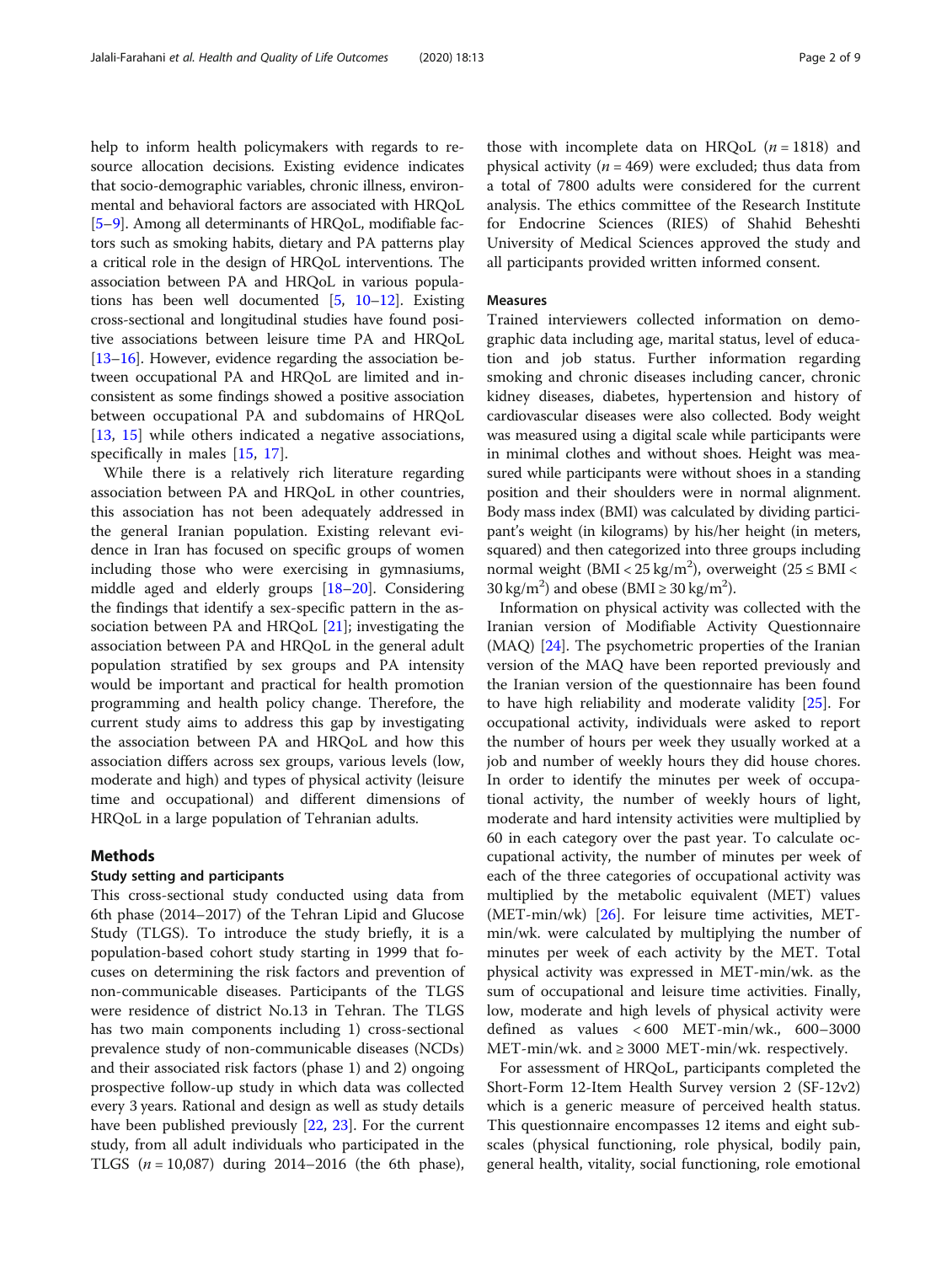and mental health). The scores for each subscale ranged from 0 to 100, indicating the lowest and highest levels of health measured by the scale, respectively. Using the appropriate scoring algorithms, physical component summary (PCS) and mental component summary (MCS) scores were calculated. Previous findings confirmed validity and reliability of the Iranian version of SF-12v2 among the Iranian population [[27](#page-7-0)].

# Statistical analysis

For normal and non-normal continuous variables mean ± sd and median (Q1-Q3) were reported respectively, while frequency and percentages were reported for categorical variables. Distribution of variables among groups was compared using independent samples T-test, one way ANOVA and Chi-square test. The HRQoL scores were compared among physical activity levels using analysis of covariance. The Spearman correlation coefficients were obtained to assess the relationship between physical activity and the HRQoL scores. For assessing the association between physical activity levels and poor HRQoL status, logistic regression analysis was performed. The poor HRQoL was defined as the first quartile of PCS or MCS and the odds ratios were estimated for physical activity groups by sex. All models were adjusted for the variables which were significantly different among physical activity levels. Statistical analysis was performed using SPSS package, version 22. P values of less than 0.05 were considered to be statistically significant.

# Results

Mean age of participants was  $46.4 \pm 14.9$  years and  $45.6\%$ of them were male. Table [1](#page-3-0) indicates descriptive statistics of study participants by sex groups. As it is shown, the majority of participants were married (76.3%). More women had a primary level of education or less compared to men (27.5 vs. 19.5% respectively) and more men had academic degrees compared to women (38.3 vs. 33.0% respectively). Most of the women were housewives (70.8%) and most of the men were employed (73.7%). There were significant differences in distribution of men and women across different levels of physical activities ( $p < 0.001$ ). The percentage of men with a high level of physical activity was twice as high as women (23.7 vs. 12.1% respectively). A significantly higher percentage of men were smokers compared to women (24.9 vs. 3.9% respectively). Less than one third of men (29.2%) and women (27.9%) had normal weight. In terms of chronic diseases, there were no significant differences in distribution of diabetes and cancer between men and women. On the other hand, a higher percentage of men had hypertension and a history of CVD compared to women; while a higher percentage of women suffered from chronic kidney diseases.

Table [2](#page-4-0) indicates the distribution of socio-demographic characteristics and chronic diseases across different levels of physical activity in men and women. Except for level of education in men and cancer in both sexes, there were significant differences in distribution of remaining sociodemographic factors and chronic diseases in men and women with low, moderate and high levels of physical activity. Therefore, all regression models were adjusted for those variables which were significantly different among physical activity levels.

Comparison of HRQoL scores among different levels of physical activity by sex are indicated in Table [3](#page-4-0). The HRQoL scores were significantly different among men with various levels of physical activity in all subscales except for role physical, bodily pain and social functioning subscales ( $p < 0.05$ ). In women, HRQoL scores were significantly different among those with various levels of physical activity in all subscales except for social functioning, role emotional and mental health subscales  $(p < 0.01)$ . In terms of HRQoL physical and mental summary scores, PCS in both men and women and MCS only in men were significantly different among different levels of physical activity.

The correlations between physical activity in both occupational and leisure time levels and HRQoL scores are reported in Table [4.](#page-5-0) In men, leisure time physical activities were significantly correlated to all HRQoL subscales except for bodily pain, social functioning and role emotional. In addition, occupational physical activities were significantly correlated only to vitality. In women, leisure time physical activities were significantly correlated to all HRQoL subscales except for bodily pain. Furthermore, occupational physical activities were significantly correlated to physical functioning, role physical, general health and vitality.

Table [5](#page-5-0) indicates the odds ratios of reporting poor physical and mental HRQoL for different levels of physical activity in men and women. In men, the chance of reporting poor PCS was significantly higher in those with low levels of physical activity compared to those with high levels of physical activity, only in the unadjusted model (OR: 1.63, 95%CI: 1.28-2.09;  $p < 0.001$ ). In addition, men with both low and moderate levels of physical activity had significantly a higher chance of reporting poor MCS in both unadjusted (OR: 1.32, 95%CI: 1.03-1.69;  $p = 0.028$  and OR: 1.35, 95%CI: 1.06-1.73;  $p = 0.017$  respectively) and adjusted models (OR: 1.46, 95%CI: 1.11-1.91;  $p = 0.007$  and OR: 1.55, 95%CI: 1.18–2.04;  $p = 0.002$  respectively). In the unadjusted model for women, the chances of reporting poor PCS were significantly higher in those with low and moderate levels of physical activity (OR:2.65, 95% CI:1.96–3.59;  $p < 0.001$  and OR:1.60, 95% CI:1.20-2.11;  $p = 0.001$  respectively) compared to their counterparts with high level of physical activity. After adjusting for confounding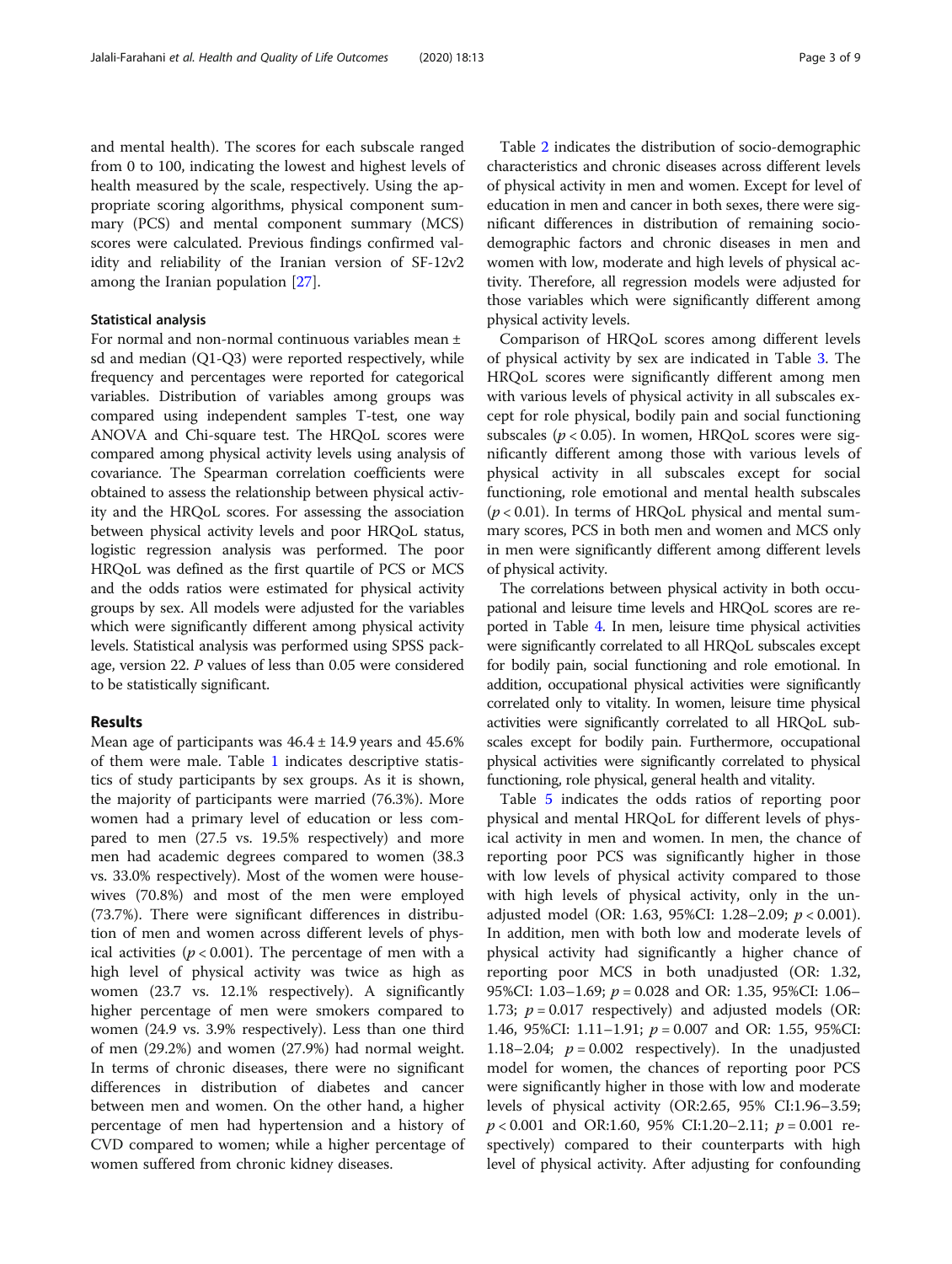# <span id="page-3-0"></span>Table 1 Descriptive statistics of study participants

|                                             | Total<br>$(n = 7800)$ | Men<br>$(n = 3557)$ | Women<br>$(n = 4243)$ | $P$ value |
|---------------------------------------------|-----------------------|---------------------|-----------------------|-----------|
| Age (year)                                  | $46.4 \pm 14.9$       | $46.6 \pm 15.8$     | $46.2 \pm 14.3$       | 0.313     |
| Marital status n(%)                         |                       |                     |                       |           |
| Married                                     | 5950 (76.3)           | 2770 (77.9)         | 3180 (75.1)           | 0.003     |
| Unmarried (single/widowed/divorced)         | 1841 (23.6)           | 785 (22.1)          | 1056 (24.9)           |           |
| Level of education n(%)                     |                       |                     |                       |           |
| Illiterate/Primary                          | 1860 (23.9)           | 695 (19.5)          | 1165 (27.5)           | < 0.001   |
| Secondary                                   | 3175 (40.7)           | 1500 (42.2)         | 1675 (39.5)           |           |
| Higher                                      | 2760 (35.4)           | 1360 (38.3)         | 1400 (33.0)           |           |
| Job status n(%)                             |                       |                     |                       |           |
| Unemployed/student/housewife                | 3275 (42.0)           | 272 (7.6)           | 3003 (70.8)           | < 0.001   |
| Unemployed, but had other sources of income | 1079 (13.8)           | 664 (18.7)          | 415 (9.8)             |           |
| Employed                                    | 3442 (44.2)           | 2620 (73.7)         | 822 (19.4)            |           |
| Physical activity n(%)                      |                       |                     |                       |           |
| Low                                         | 2552 (23.7)           | 1368 (38.5)         | 1184 (27.9)           | < 0.001   |
| Moderate                                    | 3892 (49.9)           | 1347 (37.9)         | 2545 (60.0)           |           |
| High                                        | 1356 (17.4)           | 842 (23.7)          | 514(12.1)             |           |
| Leisure time METS*                          | $9.3(4.1-19)$         | $11.0(4.8-22.3)$    | $7.9(4.0-16.5)$       | < 0.001   |
| Occupational METS*                          | $11.1 (2.8 - 27.8)$   | $6.9(0-35.7)$       | 13.9 (5.6-27.8)       | < 0.001   |
| Total METS*                                 | 18.1 (7.0-37.4)       | 17.1 (4.9-47.6)     | 18.9 (8.3-33.3)       | 0.172     |
| Smoking n(%)                                |                       |                     |                       |           |
| Yes                                         | 1049 (13.5)           | 884 (24.9)          | 165(3.9)              | < 0.001   |
| No                                          | 6750 (86.5)           | 2673 (75.1)         | 4077 (96.1)           |           |
| Body weight status n(%)                     |                       |                     |                       |           |
| Normal weight                               | 2210 (28.5)           | 1036 (29.2)         | 1174 (27.9)           | < 0.001   |
| Overweight                                  | 3240 (41.7)           | 1650 (46.5)         | 1590 (37.7)           |           |
| Obese                                       | 2312 (29.8)           | 863 (24.3)          | 1449 (34.4)           |           |
| Diabetes n(%)                               |                       |                     |                       |           |
| Yes                                         | 1058 (15.1)           | 474 (14.7)          | 584 (15.4)            | 0.425     |
| No                                          | 5942 (84.9)           | 2741 (85.3)         | 3201 (84.6)           |           |
| Hypertension n(%)                           |                       |                     |                       |           |
| Yes                                         | 1721 (22.1)           | 841 (23.7)          | 880 (20.8)            | 0.003     |
| NO.                                         | 6061 (77.9)           | 2714 (76.3)         | 3347 (79.2)           |           |
| History of CVD/CHD n(%)                     |                       |                     |                       |           |
| Yes                                         | 639 (8.2)             | 368 (10.3)          | 271 (6.4)             | < 0.001   |
| No                                          | 7161 (91.8)           | 3189 (89.7)         | 3972 (93.6)           |           |
| Chronic kidney diseases n(%)                |                       |                     |                       |           |
| Yes                                         | 1762 (23.0)           | 536 (15.4)          | 1226 (29.4)           | < 0.001   |
| No                                          | 5891 (77.0)           | 2947 (84.6)         | 2944 (70.6)           |           |
| Cancer n(%)                                 |                       |                     |                       |           |
| Yes                                         | 99 (1.3)              | 38(1.1)             | 61(1.4)               | 0.147     |
| $NO$                                        | 7701 (98.7)           | 3519 (98.9)         | 4182 (98.6)           |           |

\* Median and interquartile range (Q1-Q3)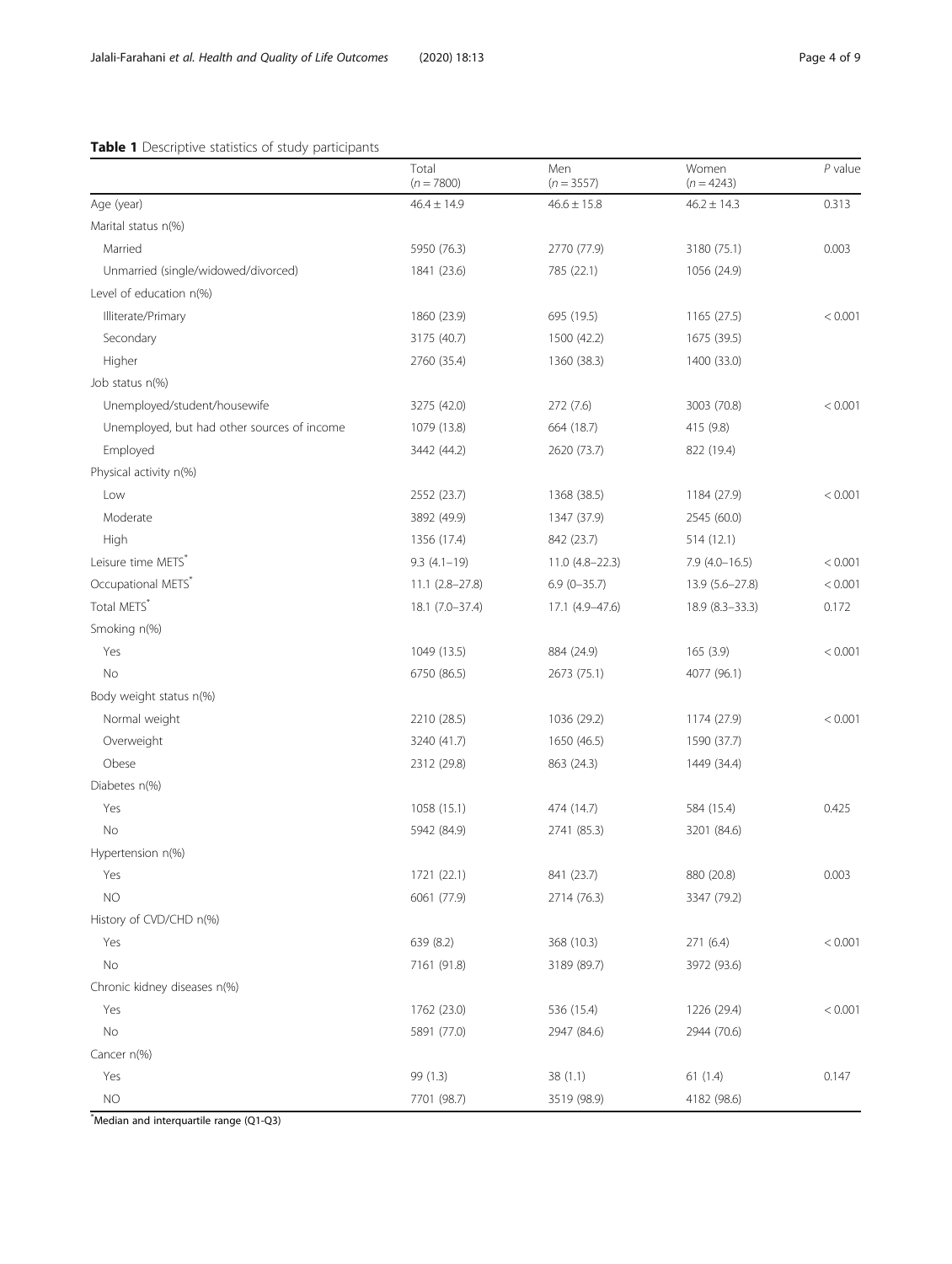|                                                | Men                 |                          |                     | $P$ value | Women               |                          |                     | $P$ value |
|------------------------------------------------|---------------------|--------------------------|---------------------|-----------|---------------------|--------------------------|---------------------|-----------|
|                                                | Low<br>$(n = 1368)$ | Moderate<br>$(n = 1347)$ | High<br>$(n = 842)$ |           | Low<br>$(n = 1184)$ | Moderate<br>$(n = 2545)$ | High<br>$(n = 514)$ |           |
| Age (year)                                     | $47.1 \pm 14.9$     | $47.8 \pm 16.7$          | $43.6 \pm 15.0$     | < 0.001   | $47.5 \pm 15.9$     | $46.2 \pm 13.6$          | $43.4 \pm 12.7$     | < 0.001   |
| Marital status n(%)                            |                     |                          |                     |           |                     |                          |                     |           |
| Married                                        | 1113 (81.5)         | 1040 (77.2)              | 617 (73.3)          | < 0.001   | 805 (68.2)          | 1985 (78.1)              | 390 (76.0)          | < 0.001   |
| Unmarried (single/widowed/divorced)            | 253 (18.5)          | 307 (22.8)               | 225 (26.7)          |           | 375 (31.8)          | 558 (21.9)               | 123 (24.0)          |           |
| Level of education n(%)                        |                     |                          |                     |           |                     |                          |                     |           |
| Illiterate/Primary                             | 263 (19.3)          | 261 (19.4)               | 171 (20.3)          | 0.054     | 394 (33.3)          | 671 (26.4)               | 100 (19.5)          | < 0.001   |
| Secondary                                      | 549 (40.2)          | 568 (42.2)               | 383 (45.5)          |           | 418 (35.3)          | 1045(41.1)               | 212 (41.3)          |           |
| Higher                                         | 554 (40.6)          | 518 (38.5)               | 288 (34.2)          |           | 372 (31.4)          | 827 (32.5)               | 201 (39.2)          |           |
| Job status n(%)                                |                     |                          |                     |           |                     |                          |                     |           |
| Unemployed/student/housewife                   | 105(7.7)            | 116(8.6)                 | 51(6.1)             | < 0.001   | 836 (70.6)          | 1869 (73.5)              | 298 (58.1)          | < 0.001   |
| Unemployed, but had other<br>sources of income | 231 (16.9)          | 333 (24.7)               | 100 (11.9)          |           | 132 (11.1)          | 243 (9.6)                | 40 (7.8)            |           |
| Employed                                       | 1031 (75.4)         | 898 (66.7)               | 691 (82.1)          |           | 216 (18.2)          | 431 (16.9)               | 175 (34.1)          |           |
| Body weight status n(%)                        |                     |                          |                     |           |                     |                          |                     |           |
| Normal weight                                  | 363 (26.6)          | 384 (28.6)               | 289 (34.4)          | < 0.001   | 335 (28.6)          | 692 (27.4)               | 147 (28.7)          | < 0.001   |
| Overweight                                     | 616 (45.2)          | 667 (49.6)               | 367 (43.7)          |           | 399 (34.0)          | 962 (38.1)               | 229 (44.6)          |           |
| Obese                                          | 385 (28.2)          | 294 (21.9)               | 184 (21.9)          |           | 438 (37.4)          | 874 (34.6)               | 137 (26.7)          |           |
| <b>Diabetes</b>                                |                     |                          |                     |           |                     |                          |                     |           |
| Yes                                            | 209 (16.8)          | 188 (15.6)               | 77 (10.1)           | < 0.001   | 199 (18.9)          | 335 (14.8)               | 50 (10.8)           | < 0.001   |
| Hypertension                                   |                     |                          |                     |           |                     |                          |                     |           |
| Yes                                            | 341 (25.0)          | 349 (25.9)               | 151 (17.9)          | < 0.001   | 310 (26.4)          | 500 (19.7)               | 70 (13.7)           | < 0.001   |
| History of CVD/CHD                             |                     |                          |                     |           |                     |                          |                     |           |
| Yes                                            | 159 (11.6)          | 166 (12.3)               | 43 (5.1)            | < 0.001   | 104 (8.8)           | 149 (5.9)                | 18(3.5)             | < 0.001   |
| Chronic kidney diseases n(%)                   |                     |                          |                     |           |                     |                          |                     |           |
| Yes                                            | 201 (15.0)          | 238 (18.0)               | 97 (11.8)           | < 0.001   | 376 (32.4)          | 745 (29.8)               | 105 (20.7)          | < 0.001   |
| Cancer n(%)                                    |                     |                          |                     |           |                     |                          |                     |           |
| Yes                                            | 10(0.7)             | 18(1.3)                  | 10(1.2)             | 0.286     | 22 (1.9)            | 33 (1.3)                 | 6(1.2)              | 0.350     |

<span id="page-4-0"></span>

| Table 2 Socio-demographic characteristics and distribution of body weight and health status of study participants across different |  |  |  |  |
|------------------------------------------------------------------------------------------------------------------------------------|--|--|--|--|
| groups of physical activity                                                                                                        |  |  |  |  |

Table 3 Mean health-related quality of life scores among men and women with different levels of physical activity

|                   | Men            |                |                | $P$ value | Women          | $P$ value      |                |         |
|-------------------|----------------|----------------|----------------|-----------|----------------|----------------|----------------|---------|
|                   | Low            | Moderate       | High           |           | Low            | Moderate       | <b>High</b>    |         |
| $SF-12$           |                |                |                |           |                |                |                |         |
| Physical Function | $82.3 \pm 1.0$ | $85.9 \pm 1.0$ | $86.0 \pm 1.1$ | < 0.001   | $72.4 \pm 1.6$ | $78.3 \pm 1.5$ | $80.9 \pm 1.8$ | < 0.001 |
| Role Physical     | $81.7 \pm 0.9$ | $82.3 \pm 1.0$ | $82.3 \pm 1.1$ | 0.715     | $66.8 \pm 1.4$ | $70.9 \pm 1.4$ | $73.3 \pm 1.7$ | < 0.001 |
| Bodily pain       | $83.0 \pm 1.1$ | $83.5 \pm 1.0$ | $82.8 \pm 1.2$ | 0.726     | $70.5 \pm 1.5$ | $73.2 \pm 1.5$ | $74.9 \pm 1.8$ | 0.002   |
| General Health    | $42.2 \pm 1.1$ | $45.7 \pm 1.1$ | $45.3 \pm 1.2$ | < 0.001   | $38.3 \pm 1.3$ | $40.1 \pm 1.2$ | $42.1 \pm 1.5$ | 0.004   |
| <b>PCS</b>        | $48.1 \pm 0.4$ | $49.3 \pm 0.4$ | $48.7 \pm 0.4$ | < 0.001   | $45.0 \pm 0.5$ | $46.8 \pm 0.5$ | $47.8 \pm 0.6$ | < 0.001 |
| Vitality          | $62.7 \pm 1.2$ | $65.3 \pm 1.2$ | $68.5 \pm 1.4$ | < 0.001   | $51.3 \pm 1.6$ | $56.9 \pm 1.5$ | $61.7 \pm 1.8$ | < 0.001 |
| Social Function   | $82.1 \pm 1.2$ | $81.8 \pm 1.2$ | $82.3 \pm 1.4$ | 0.875     | $69.7 \pm 17$  | $70.7 \pm 1.6$ | $72.0 \pm 1.9$ | 0.309   |
| Role Emotional    | $75.5 \pm 1.1$ | $75.2 \pm 1.0$ | $77.7 \pm 1.2$ | 0.024     | $64.3 \pm 1.5$ | $65.9 \pm 1.4$ | $66.4 \pm 1.7$ | 0.133   |
| Mental Health     | $71.8 \pm 1.1$ | $70.7 \pm 1.0$ | $73.8 \pm 1.2$ | 0.007     | $58.3 \pm 1.4$ | $59.2 \pm 1.3$ | $60.1 \pm 1.6$ | 0.356   |
| <b>MCS</b>        | $48.8 \pm 0.5$ | $48.3 \pm 0.5$ | $49.9 \pm 0.6$ | 0.003     | $42.9 \pm 0.7$ | $43.3 \pm 0.7$ | $43.8 \pm 0.8$ | 0.337   |

The significance level has been considered  $p < 0.05$ ; hence as all bold numbers in the table are less than 0.05, all of them are significant" to " $p < 0.05$  are in bold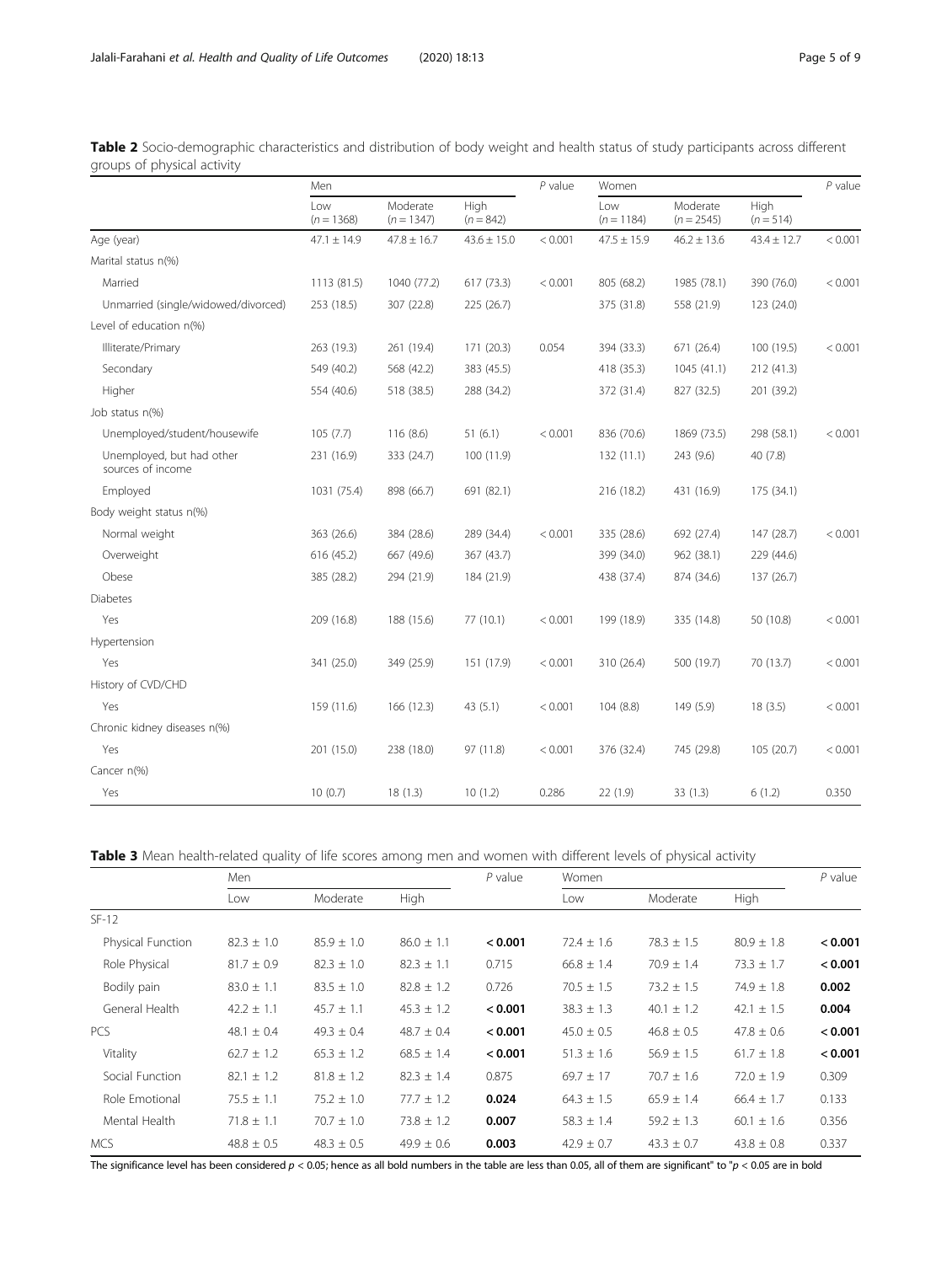|                   | Men       |              |           | Women     |              |           |  |
|-------------------|-----------|--------------|-----------|-----------|--------------|-----------|--|
|                   | Total     | Leisure time | Job       | Total     | Leisure time | Job       |  |
| $SF-12$           |           |              |           |           |              |           |  |
| Physical Function | $0.11***$ | $0.10***$    | 0.03      | $0.14***$ | $0.05^*$     | $0.12***$ |  |
| Role Physical     | $0.04*$   | $0.05^*$     | 0.0       | $0.11***$ | $0.06***$    | $0.09***$ |  |
| Bodily pain       | 0.01      | 0.02         | $-0.01$   | $0.06***$ | 0.04         | 0.03      |  |
| General Health    | $0.10***$ | $0.14***$    | $-0.01$   | $0.10***$ | $0.05^*$     | $0.05***$ |  |
| <b>PCS</b>        | $0.08***$ | $0.10***$    | 0.0       | $0.13***$ | $0.05^*$     | $0.10***$ |  |
| Vitality          | $0.12***$ | $0.14***$    | $0.05***$ | $0.15***$ | $0.12***$    | $0.10***$ |  |
| Social Function   | 0.0       | 0.02         | 0.0       | $0.04^*$  | $0.05^*$     | 0.02      |  |
| Role Emotional    | 0.01      | 0.01         | 0.02      | $0.04***$ | $0.07***$    | 0.02      |  |
| Mental Health     | 0.03      | $0.05^*$     | 0.01      | $0.05***$ | $0.06***$    | 0.02      |  |
| <b>MCS</b>        | 0.03      | 0.04         | 0.02      | $0.04***$ | $0.08***$    | 0.01      |  |

<span id="page-5-0"></span>Table 4 Association between physical activity and health-related quality of life by sex

Spearman correlation coefficients have been reported

 $p < 0.05, p < 0.01$ 

The significance level has been considered  $p < 0.05$ ; hence as all bold numbers in the table are less than 0.05, all of them are significant" to " $p < 0.05$  are in bold

variables, only women with low level of physical activity had a significantly higher chance of reporting poor PCS (OR:2.39, 95% CI:1.63–3.49; p < 0.001) compared to those with high levels of physical activity. Furthermore, the chance of reporting poor MCS was significantly higher in women with low levels of physical activity compared to those with high levels of physical activity, only in unadjusted model (OR: 1.38, 95%CI: 1.03–1.84;  $p = 0.029$ ).

# Discussion

This study aims to explore the association between PA and HRQoL and further indicate how this association varies across sex groups, various levels (low, moderate and high) and types of PA (leisure time and occupational) and different dimensions of HRQoL in Tehranian adults. The findings of the current study showed that individuals with higher levels of PA reported better HRQoL in different domains. Our findings replicate

|  |  |  | Table 5 Odds ratios and 95% confidence intervals for poor health-related quality of life among men and women |  |  |
|--|--|--|--------------------------------------------------------------------------------------------------------------|--|--|
|  |  |  |                                                                                                              |  |  |

|                  | Level of             | PCS                  | $P$ value | <b>MCS</b>          | $P$ value |
|------------------|----------------------|----------------------|-----------|---------------------|-----------|
|                  | physical<br>activity | OR (95%CI)           |           | OR (95%CI)          |           |
| Men              |                      |                      |           |                     |           |
| Unadjusted Model | -High                |                      |           |                     |           |
|                  | -Moderate            | $1.01(0.79 - 1.28)$  | 0.96      | $1.35(1.06 - 1.73)$ | 0.017     |
|                  | -Low                 | 1.63 (1.28-2.09)     | < 0.001   | $1.32(1.03 - 1.69)$ | 0.028     |
| Adjusted Model   | -High                |                      |           |                     |           |
|                  | -Moderate            | $0.76$ $(0.57-1.02)$ | 0.066     | $1.55(1.18 - 2.04)$ | 0.002     |
|                  | -Low                 | $1.27(0.95 - 1.69)$  | 0.103     | $1.46(1.11 - 1.91)$ | 0.007     |
| Women            |                      |                      |           |                     |           |
| Unadjusted Model | -High                |                      |           |                     |           |
|                  | -Moderate            | $1.60(1.20 - 2.11)$  | 0.001     | $1.28(0.98 - 1.67)$ | 0.067     |
|                  | -Low                 | 2.65 (1.96-3.59)     | < 0.001   | $1.38(1.03 - 1.84)$ | 0.029     |
| Adjusted Model   | -High                |                      |           |                     |           |
|                  | -Moderate            | $1.32(0.93 - 1.86)$  | 0.119     | $1.18(0.89 - 1.58)$ | 0.255     |
|                  | -Low                 | $2.39(1.63 - 3.49)$  | < 0.001   | $1.26(0.92 - 1.74)$ | 0.147     |

Model 1 is unadjusted model and model 2 is adjusted for age, marital status, level of education, job status, body weight status, history of diabetes, CVD, hypertension and chronic kidney diseases

The significance level has been considered  $p < 0.05$ ; hence as all bold numbers in the table are less than 0.05, all of them are significant" to " $p < 0.05$  are in bold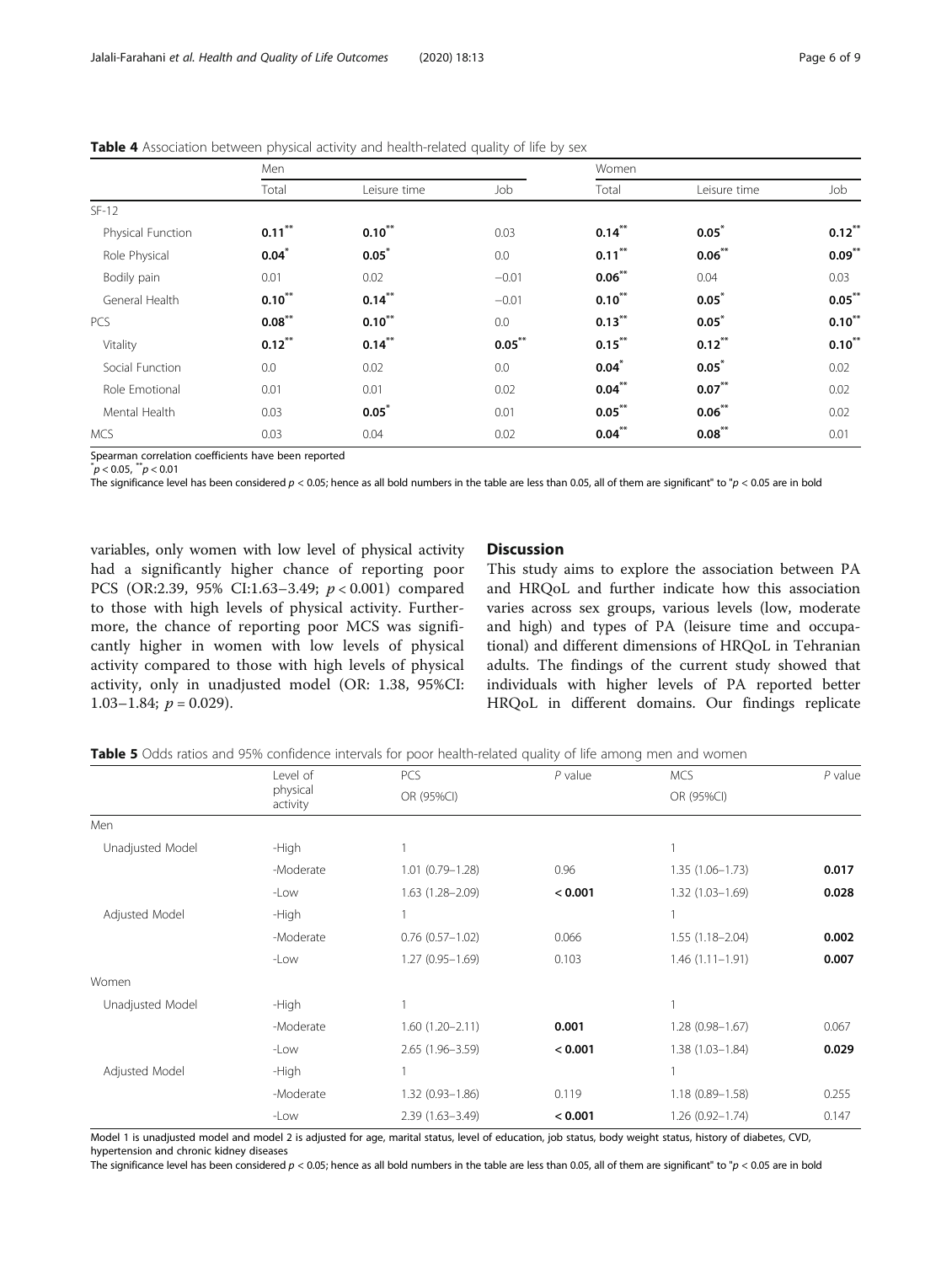results of other studies conducted in Iran regarding positive association between PA and HRQoL specifically in different groups of women [[18](#page-7-0), [19](#page-7-0)]. Similarly, several cross-sectional [\[5](#page-7-0), [28,](#page-7-0) [29](#page-7-0)] and longitudinal studies [[14,](#page-7-0) [16](#page-7-0)] conducted in different countries indicated better HRQoL in more active individuals.

The current study found that leisure-time PA was significantly correlated to all HRQoL subscales except bodily pain in both men and women, and except social functioning and role emotional in just men. This finding implies that men benefit from leisure-time PA levels similar to women in their physical HRQoL, but do not have the same mental HRQoL benefits that women do. Our findings are in agreement with previous studies indicating significant cross-sectional and longitudinal associations between leisure physical activity and domains of HRQoL [\[13](#page-7-0)–[16\]](#page-7-0); however, there were some differences in this association by gender and domain of HRQoL. While some studies showed no sex difference in the effects of PA on HRQoL [[15\]](#page-7-0), several studies indicated a sex-specific pattern [\[13](#page-7-0), [14](#page-7-0), [16](#page-7-0)] with more mental HRQoL benefits in women compared to men [\[13,](#page-7-0) [14](#page-7-0)], consistent with our findings.

Current findings indicate that occupational physical activities were positively and significantly correlated only to vitality in men and to physical functioning, role physical, general health and vitality in women. Few studies investigated association between occupational PA and HRQoL. One study found that work related activities have positive associations with physical functioning and bodily pain in female students and negative associations with physical functioning and bodily pain in male students [[15](#page-7-0)]. Another study by Paivarinne et al. identified a negative association between occupational PA and physical HRQoL in young adult men [[17](#page-7-0)]; however, Jurakic et al. reported positive association between occupational PA and role physical in men [\[13\]](#page-7-0). In contrast, Kaleta and colleagues found no significant effect of occupational physical activity on the shaping of selfperceived heath status in men or women [\[30](#page-7-0)]. The observed differences in association between occupational PA and HRQoL by sex may be explained by the types of jobs that men and women have. While many studies have explored the significance of leisure-time physical activity in relation to HRQoL; there is a paucity of research related to the association of occupational physical activity and HRQoL. This gap in evidence suggests the need to further explore the association between occupational PA and HRQoL in men and women.

Finally, in terms of poor physical and mental HRQoL, our study found that physical domain in both men and women and mental domain in men were significantly different among different levels of physical activity. Our study suggested that after adjusting for confounders, the

chance of reporting poor MCS was significantly higher in men with both low and moderate levels of physical activity compared to those with high level of physical activity. On the other hand, women with low levels of physical activity had significantly poorer PCS in comparison to those with higher levels of activity. To further elaborate, women experience greater benefits to their physical HRQoL, while men experience greater benefits to their mental HRQoL with higher levels of physical activity. One reason for this discrepancy may be due to gender differences in biological structure and function in men and women. Existing evidence indicate that weight and height at birth, vital capacity, muscle mass, cardiovascular physiology and brain function differ in men and women; these differences may contribute to health benefits derived from physical activity [[31](#page-8-0)]. In addition, health advantages of exercising vary in men and women based on the level, mode and intensity of the PA they participate in [[31\]](#page-8-0). Another reason for this sex difference may be due to differing motives for exercising. Craft et al. indicated that reasons for exercise better predicted HRQoL compared to exercise itself. Reasons for exercising such as toning, achieving improved fitness and weight reduction was more common among women, while having fun and deriving pleasure was the main reason for exercising among men [\[32](#page-8-0)]. The difference in the type of exercise as well as the motivation to exercise could provide an explanation for the varying physical and mental HRQoL patterns in men and women.

Our findings for the first time present the sex-specific associations between PA and HRQoL considering type and intensity of PA in an urban population of Iran. The current study had some limitations. Due to the crosssectional design, ascertaining a causal relationship between HRQoL and PA levels was not possible. Second, the results were derived from self-reported variables subject to self-report bias. Additionally, previous reports found moderate validity for the Iranian version of the MAQ instrument; therefore, the findings should be interpreted with caution. Lastly, our study sample consisted of adults residing in Tehran thus potentially limiting the generalizability of the findings to a wider population.

# Conclusion

The current study showed the significant benefits to HRQoL experienced with greater PA in both men and women. This positive association was mainly observed in women's physical HRQoL and men's mental HRQoL. These sex-specific findings could be considered to motivate participation in PA programs in the future health promotion interventions in urban populations in Iran and other similar communities.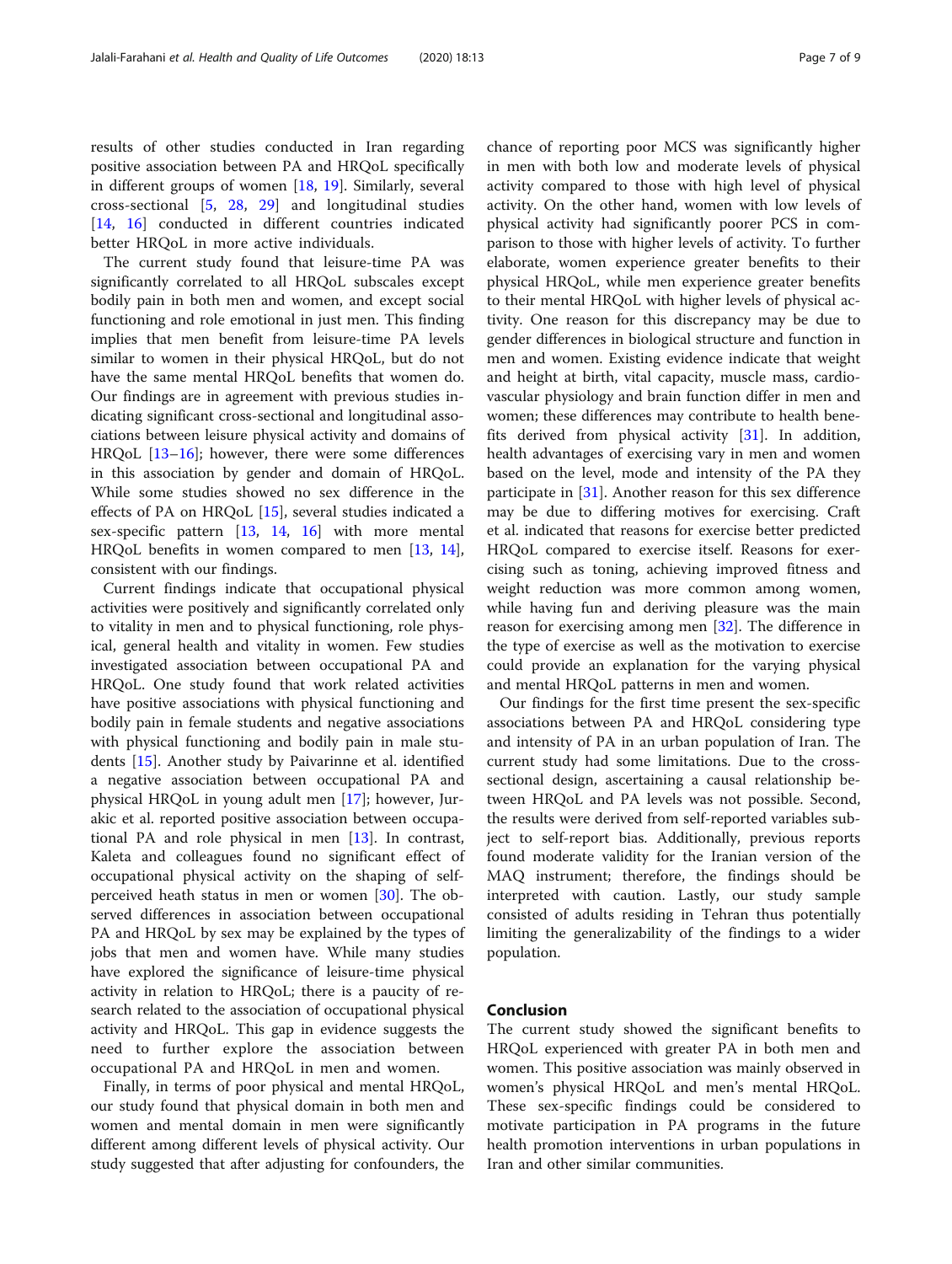### <span id="page-7-0"></span>Abbreviations

HRQoL: Health-related quality of life; MAQ: Modifiable Activity Questionnaire; MCS: Mental component summary; MET: Metabolic equivalent; OR: Odds ratio; PA: Physical activity; PCS: Physical component summary; RIES: Research Institute for Endocrine Sciences; SF-12v2: Short-Form 12-Item Health Survey version 2; TLGS: Tehran Lipid and Glucose Study

#### Acknowledgements

The authors wish to acknowledge Ms. Kiana Torshizi for critical editing of English grammar and syntax of the manuscript and would like to express their appreciation to all participants of this study for their cooperation.

#### Authors' contributions

SJF, PA and FA designed the study. SJF, KT and MAF, contributed to interpretation of data and drafted the manuscript. LCH carried out the statistical analysis and contributed to interpretation of data. PA and FA supervised and revised the manuscript. All authors read and approved the final manuscript.

#### Funding

No funding was obtained for this study.

#### Availability of data and materials

Data would be available on the request of corresponding author based on TLGS rules.

#### Ethics approval and consent to participate

The study was approved by the research ethics committee of the Research Institute for Endocrine Sciences (RIES), Shahid Beheshti University of Medical Sciences. Written informed consents were obtained from all participants.

#### Consent for publication

Not applicable.

#### Competing interests

The authors declare that they have no competing interests.

#### Author details

<sup>1</sup> Research Center for Social Determinants of Health, Research Institute for Endocrine Sciences, Shahid Beheshti University of Medical Sciences, P.O.Box: 19395-4763, Tehran, IR, Iran. <sup>2</sup>Students' Research Committee, Shahid Beheshti University of Medical Sciences, Tehran, Iran. <sup>3</sup>Dalla Lana School of Public Health, University of Toronto, Toronto, Canada. <sup>4</sup>Biostatistics Department, Research Institute for Endocrine Sciences, Shahid Beheshti University of Medical Sciences, Tehran, Iran. <sup>5</sup>Endocrine Research Center, Research Institute for Endocrine Sciences, Shahid Beheshti University of Medical Sciences, Tehran, Iran.

#### Received: 24 July 2019 Accepted: 9 January 2020

#### References

- 1. Marques A, Santos T, Martins J, Matos MGD, Valeiro MG. The association between physical activity and chronic diseases in European adults. Eur J Sport Sci. 2018;18:140–9.
- 2. Ruseski JE, Humphreys BR, Hallman K, Wicker P, Breuer C. Sport participation and subjective well-being: instrumental variable results from German survey data. J Phys Act Health. 2014;11:396–403.
- 3. Kekäläinen T, Freund AM, Sipilä S, Kokko K. Cross-sectional and longitudinal associations between leisure time physical activity, mental well-being and subjective health in middle adulthood. Appl Res Qual Life. 2019:1–18. <https://doi.org/10.1007/s11482-019-09721-4>
- 4. Wiese CW, Kuykendall L, Tay L. Get active? A meta-analysis of leisure-time physical activity and subjective well-being. J Posit Psychol. 2018;13:57–66.
- 5. Bize R, Johnson JA, Plotnikoff RC. Physical activity level and health-related quality of life in the general adult population: a systematic review. Prev Med. 2007;45:401–15.
- 6. Jalali-Farahani S, Amiri P, Bakht S, Shayeghian Z, Cheraghi L, Azizi F. Sociodemographic determinants of health-related quality of life in Tehran lipid and glucose study (TLGS). Int J Endocrinol Metab. 2017;15:e14548.
- 7. Seonhye L, Cheong CH. Effect of the physical environment on the healthrelated quality of life of the low-income Korean elderly population. Iran J Public Health. 2018;47:1865.
- Wang H-M, Beyer M, Gensichen J, Gerlach FM. Health-related quality of life among general practice patients with differing chronic diseases in Germany: cross sectional survey. BMC Public Health. 2008;8:246.
- 9. Ruano C, Henriquez P, Martínez-González MÁ, Bes-Rastrollo M, Ruiz-Canela M, Sanchez-Villegas A. Empirically derived dietary patterns and healthrelated quality of life in the SUN project. PLoS One. 2013;8:e61490.
- 10. Anokye NK, Trueman P, Green C, Pavey TG, Taylor RS. Physical activity and health related quality of life. BMC Public Health. 2012;12:624.
- 11. Vuillemin A, Boini S, Bertrais S, Tessier S, Oppert J-M, Hercberg S, Guillemin F, Briançon S. Leisure time physical activity and health-related quality of life. Prev Med. 2005;41:562–9.
- 12. Gómez LF, Moreno J, Gómez OL, Carvajal R, Parra DC. Physical activity and health-related quality of life among adult women in Cali, Colombia: a crosssectional study. Qual Life Res. 2013;22:2351–8.
- 13. Jurakic D, Pedisic Z, Greblo Z. Physical activity in different domains and healthrelated quality of life: a population-based study. Qual Life Res. 2010;19:1303–9.
- 14. Tessier S, Vuillemin A, Bertrais S, Boini S, Le Bihan E, Oppert JM, Hercberg S, Guillemin F, Briancon S. Association between leisure-time physical activity and health-related quality of life changes over time. Prev Med. 2007;44:202–8.
- 15. Pedisic Z, Rakovac M, Titze S, Jurakic D, Oja P. Domain-specific physical activity and health-related quality of life in university students. Eur J Sport Sci. 2014;14:492–9.
- 16. Wendel-Vos GC, Schuit AJ, Tijhuis MA, Kromhout D. Leisure time physical activity and health-related quality of life: cross-sectional and longitudinal associations. Qual Life Res. 2004;13:667–77.
- 17. Paivarinne V, Kautiainen H, Heinonen A. Relations between subdomains of physical activity, sedentary lifestyle, and quality of life in young adult men. Scand J Med Sci Sports. 2018;28:1389–96.
- 18. Ahmadi M, Noudehi M, Esmaeili M, Sadrollahi A. Comparing the quality of life between active and non-active elderly women with an emphasis on physical activity. Iran J Ageing. 2017;12:262–75.
- 19. Farid M, Dabiran S. Health-related quality of life in Iranian women with different levels of physical activity. Asian J Sports Med. 2012;3:203.
- 20. Javadivala Z, Kousha A, Allahverdipour H, Asghari Jafarabadi M, Tallebian H. Modeling the relationship between physical activity and quality of life in menopausal-aged women: a cross-sectional study. J Res Health Sci. 2013;13:168–75.
- 21. Nakamura PM, Teixeira IP, Smirmaul BPC, Sebastião E, Papini CB, Gobbi S, Kokubun E. Health related quality of life is differently associated with leisure-time physical activity intensities according to gender: a crosssectional approach. Health Qual Life Outcomes. 2014;12:98.
- 22. Azizi F, Ghanbarian A, Momenan AA, Hadaegh F, Mirmiran P, Hedayati M, Mehrabi Y, Zahedi-Asl S. Prevention of non-communicable disease in a population in nutrition transition: Tehran lipid and glucose study phase II. Trials. 2009;10:5.
- 23. Azizi F, Rahmani M, Emami H, Mirmiran P, Hajipour R, Madjid M, Ghanbili J, Ghanbarian A, Mehrabi J, Saadat N. Cardiovascular risk factors in an Iranian urban population: Tehran lipid and glucose study (phase 1). Soz Praventivmed. 2002;47:408–26.
- 24. Kriska AM, Knowler WC, LaPorte RE, Drash AL, Wing RR, Blair SN, Bennett PH, Kuller LH. Development of questionnaire to examine relationship of physical activity and diabetes in Pima Indians. Diabetes Care. 1990;13:401–11.
- 25. Momenan AA, Delshad M, Sarbazi N, Rezaei GN, Ghanbarian A, Azizi F. Reliability and validity of the modifiable activity questionnaire (MAQ) in an Iranian urban adult population; 2012.
- 26. Montoye HJ. Energy costs of exercise and sport. In: Nutrition in sport. 7th ed. London: Blackwell Science; 2000. p. 53–72.
- 27. Montazeri A, Vahdaninia M, Mousavi SJ, Asadi-Lari M, Omidvari S, Tavousi M. The 12-item medical outcomes study short form health survey version 2.0 (SF-12v2): a population-based validation study from Tehran, Iran. Health Qual Life Outcomes. 2011;9:12.
- 28. Pucci GCMF, Rech CR, Fermino RC, Reis RS. Association between physical activity and quality of life in adults. Rev Saude Publica. 2012;46:166–79.
- 29. Wolin KY, Glynn RJ, Colditz GA, Lee I-M, Kawachi I. Long-term physical activity patterns and health-related quality of life in US women. Am J Prev Med. 2007;32:490–9.
- 30. Kaleta D, Makowiec-Dąbrowska T, Dziankowska-Zaborszczyk E, Jegier A. Physical activity and self-perceived health status. Int J Occup Med Environ Health. 2006;19:61–9.